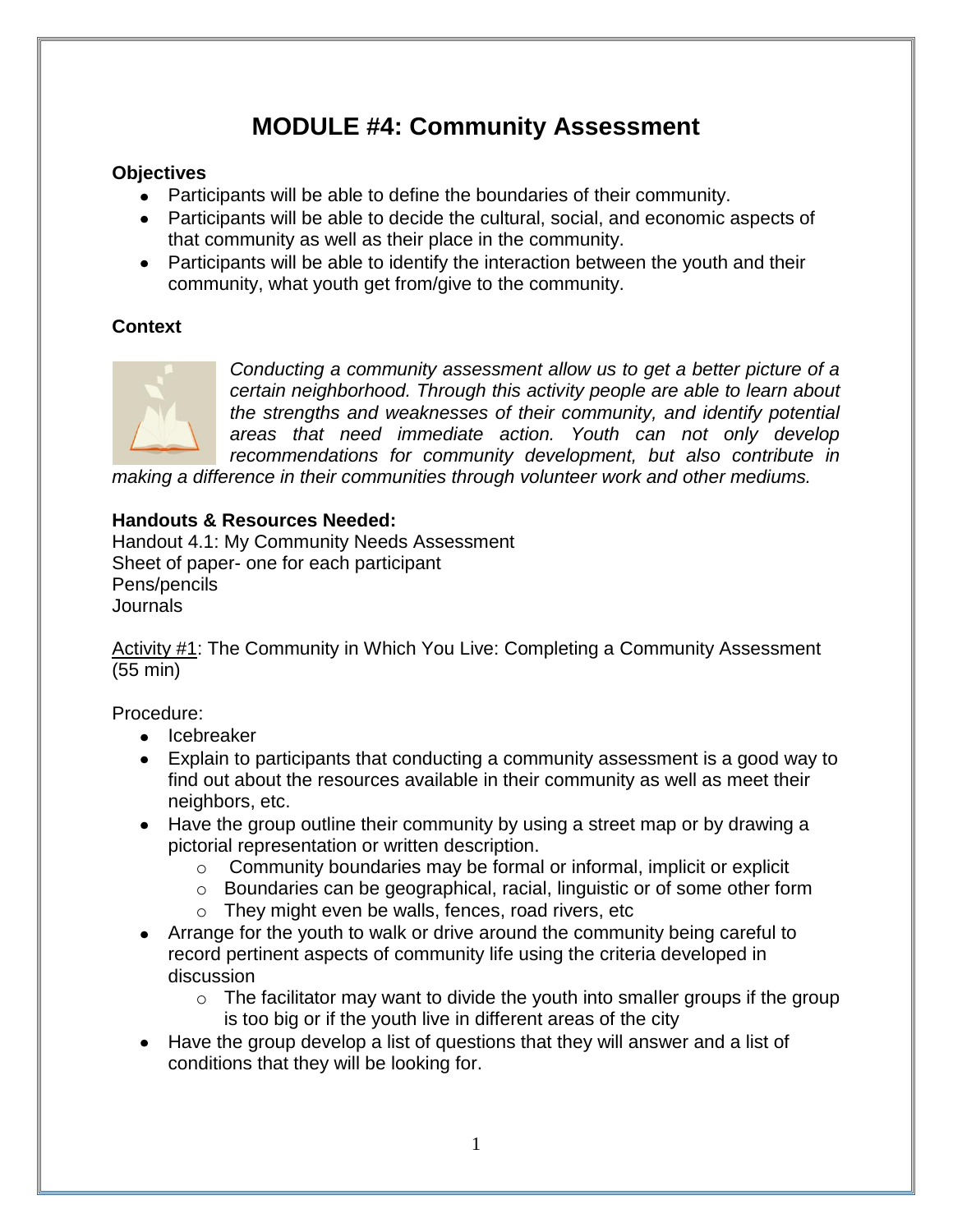- Once the reports are completed, a series of discussion questions should be used to guide the youth in developing a profile of community needs and resources  $(Handout 4.1).$
- Debriefing